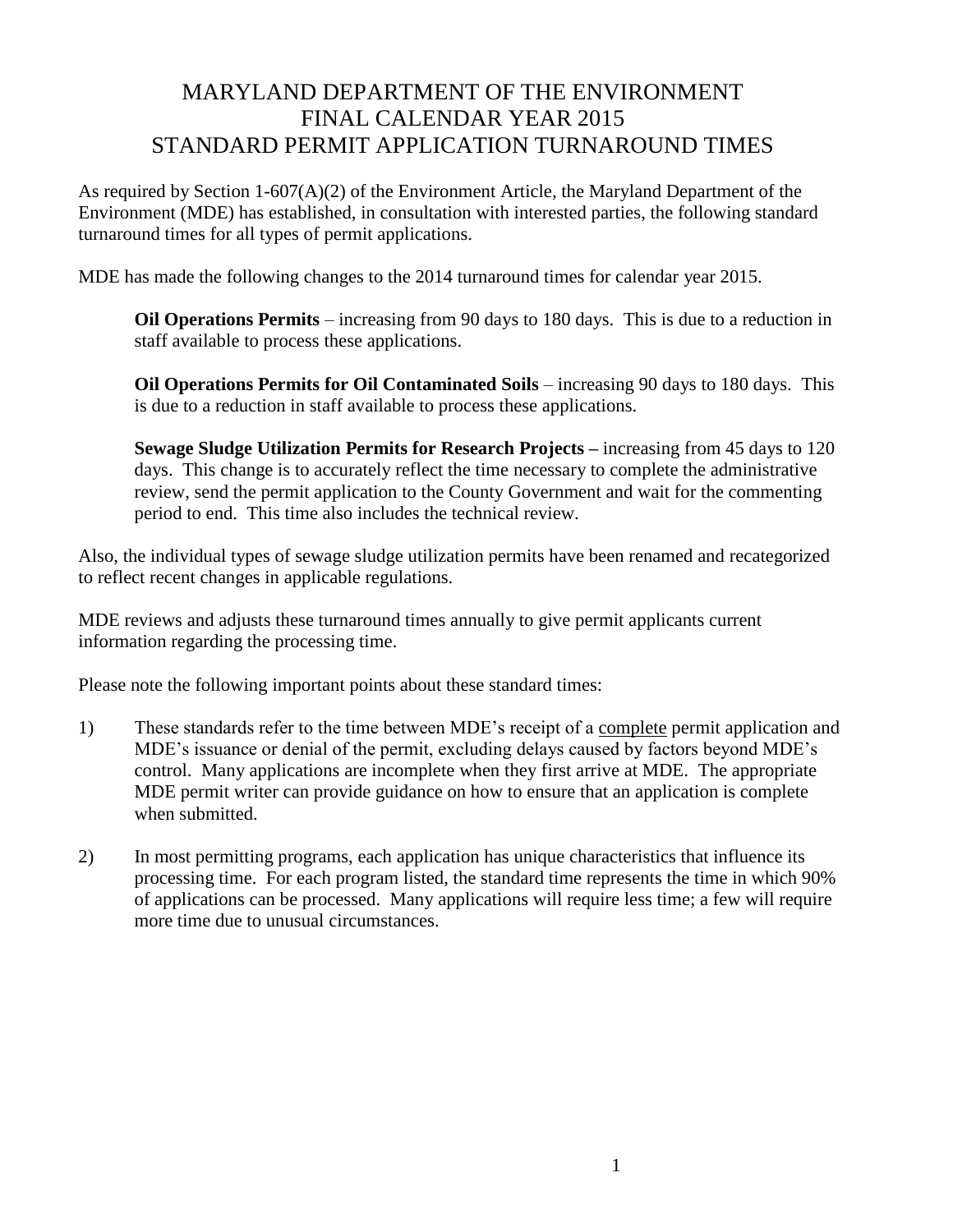| <b>Program Name</b>                                               | <b>2015 Standard Application Processing Time</b>                         |
|-------------------------------------------------------------------|--------------------------------------------------------------------------|
| <b>Air and Radiation Management Administration</b>                |                                                                          |
| <b>General Permit to Construct</b>                                | 30 days                                                                  |
| Air Quality Permit to Construct                                   | 3 months - without expanded public review                                |
|                                                                   | 4 months – synthetic minor permits without<br>expanded public review     |
|                                                                   | 6 months - with expanded public review but limited<br>public interest    |
|                                                                   | 11 months - with expanded public review and<br>extensive public interest |
| <b>New Source Review Approval</b>                                 | 12 months                                                                |
| Prevention of Significant [air quality] Deterioration             | 12 months                                                                |
| Air Quality State Permit to Operate                               | 3 months                                                                 |
|                                                                   | 18 months for new permits                                                |
| Part 70 (Title V) Permit to Operate                               | 12 months for renewals                                                   |
| <b>Asbestos Contractor License</b>                                | 60 days                                                                  |
| <b>Asbestos Training Provider Approval</b>                        | 3 months                                                                 |
| <b>Incinerator Operator Certification</b>                         | 30 days                                                                  |
| <b>Incinerator Training Course Approval</b>                       | 60 days                                                                  |
| <b>Fleet Inspection Station License</b>                           | 30 days                                                                  |
| <b>Certified Emissions Repair Facility Certification</b>          | 30 days                                                                  |
| <b>Master Certified Emissions Technician Certificate</b>          | 30 days                                                                  |
| <b>Radiation Machine Facility Registration</b>                    | 90 days for dental and veterinary machines                               |
|                                                                   | 6 months for all other machines                                          |
| <b>Certification of Machines Emitting Radiation</b>               | 6 months                                                                 |
| <b>Radioactive Materials License</b>                              | 7 months                                                                 |
|                                                                   | 45 days for amendments and terminations                                  |
| Private Inspector License For Inspecting X-Ray<br><b>Machines</b> | 60 days                                                                  |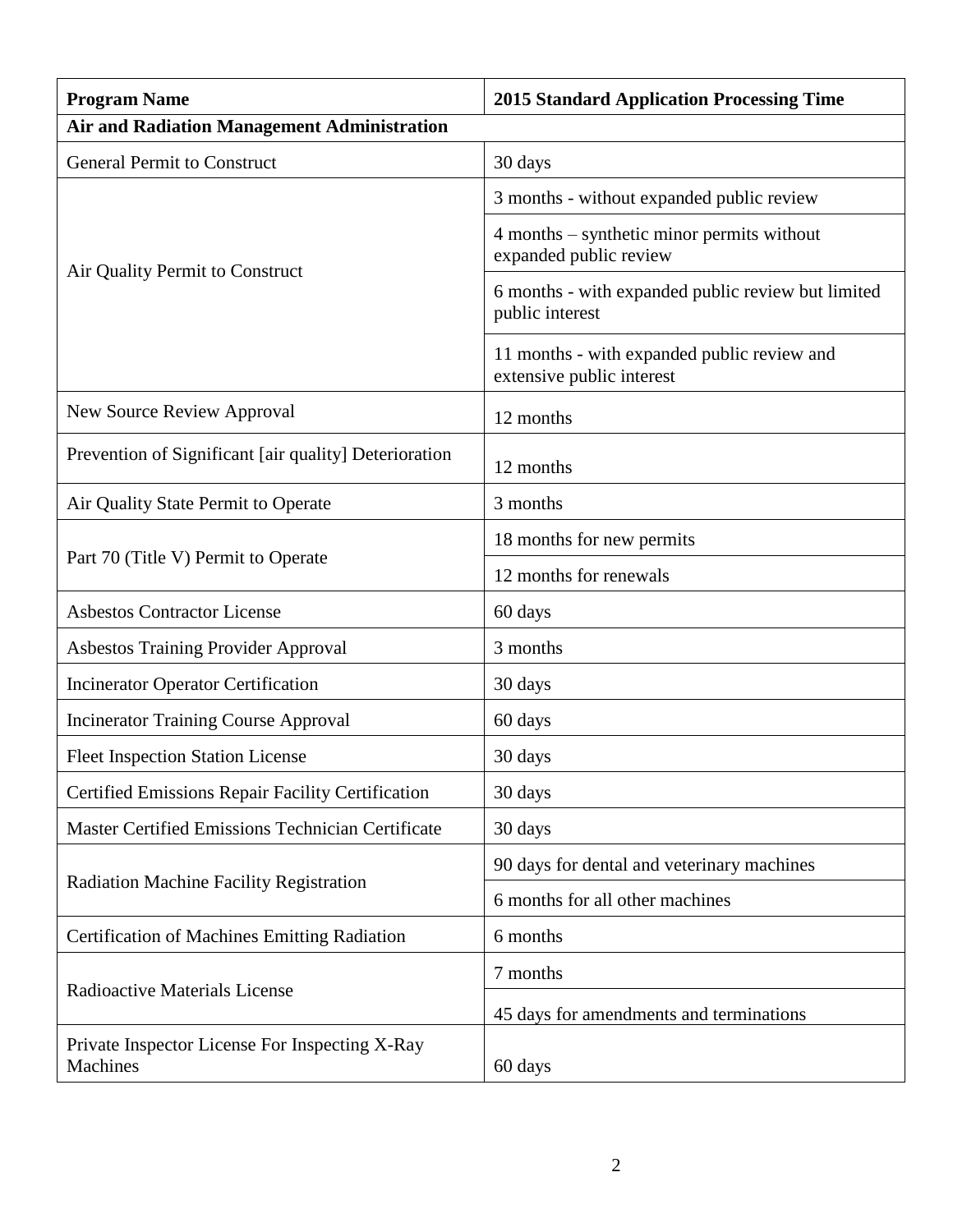| <b>Program Name</b>                                                            | 2015 Standard Application Processing Time |
|--------------------------------------------------------------------------------|-------------------------------------------|
| Reciprocal Recognition of Out-of-State Radioactive<br><b>Material Licenses</b> | 21 days                                   |

| <b>Land Management Administration</b>                     |                                                                                                 |
|-----------------------------------------------------------|-------------------------------------------------------------------------------------------------|
| <b>Refuse Disposal Permit</b>                             | 7 months for transfer stations                                                                  |
|                                                           | 9 months for processing facilities                                                              |
|                                                           | 9 months for processing facilities $\&$ transfer stations                                       |
|                                                           | 12 months for incinerators                                                                      |
|                                                           | 12 months for land-clearing debris landfills                                                    |
|                                                           | 24 months for industrial landfills                                                              |
|                                                           | 36 months for rubble landfills                                                                  |
|                                                           | 36 months for municipal landfills                                                               |
| Groundwater Discharge Permit for Rubble Landfill          | 18 months                                                                                       |
| Sewage Sludge Utilization Permit                          | 120 days – research project                                                                     |
|                                                           | 4 months – transportation                                                                       |
|                                                           | 5 months – utilization or disposal at a sanitary<br>landfill, energy generation or incineration |
|                                                           | $6$ months – marketing                                                                          |
|                                                           | $10$ months $-$ land application                                                                |
|                                                           | 23 months – treatment, composting, distribution<br>facility, or storage                         |
|                                                           | 36 months – sewage sludge landfill                                                              |
|                                                           | 24 months – innovative projects                                                                 |
| General Discharge Permit for Animal Feeding<br>Operations | 180 days                                                                                        |
| Natural Wood Waste Recycling Facility Permit              | 9 months                                                                                        |
| Natural Wood Waste Recycling Facility General<br>Permit   | 60 days                                                                                         |
| <b>Scrap Tire Hauler</b>                                  | 60 days                                                                                         |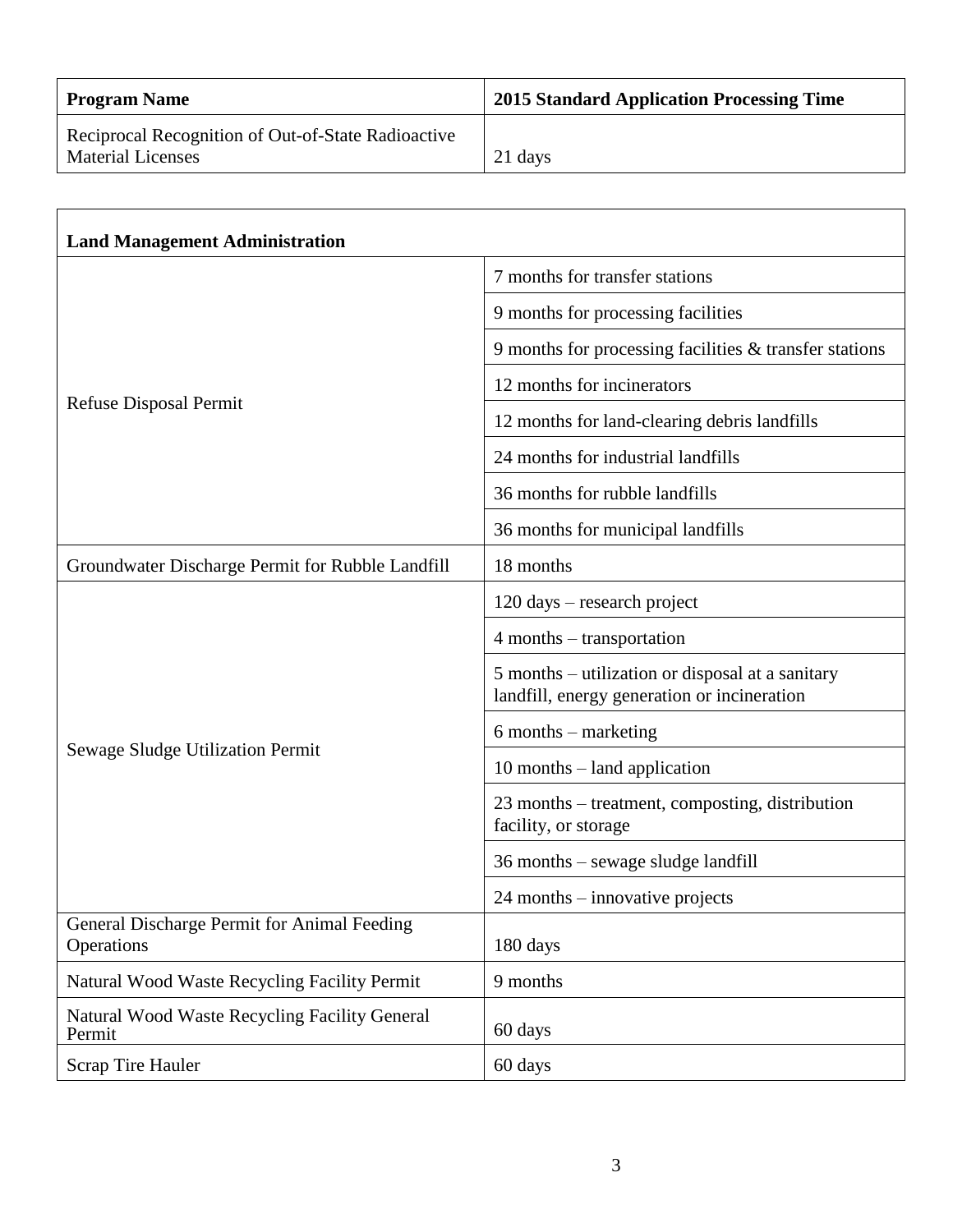| <b>Program Name</b>                                                                 | <b>2015 Standard Application Processing Time</b> |
|-------------------------------------------------------------------------------------|--------------------------------------------------|
| Scrap Tire Collection Facilities (General and<br>Secondary)                         | 60 days                                          |
| Scrap Tire Solid Waste Acceptance Facility                                          | 7 months                                         |
| Scrap Tire TDF/Substitute Fuel Facility                                             | 7 months                                         |
| <b>Scrap Tire Primary Collection Facility</b>                                       | 9 months                                         |
| <b>Scrap Tire Recyclers</b>                                                         | 9 months                                         |
| <b>Oil Operations Permit</b>                                                        | 180 days                                         |
| Oil Operations Permit for Oil-Contaminated Soils                                    | 180 days                                         |
| <b>Oil Transfer License</b>                                                         | 30 days                                          |
| General Permits for Oil Control Program Wastewater<br>Discharge Permit              | 30 days                                          |
| Surface Water Discharge Permit for Oil Terminals                                    | 180 days                                         |
| Ground Water Discharge Permit for Oil Terminals                                     | 180 days                                         |
| Underground Storage Tank (UST) Technician,<br>Remover, and Inspector Certifications | 40 days                                          |
| Controlled Hazardous Substances Facility Permit                                     | 26 months                                        |
| Hazardous Waste; EPA Identification Number                                          | 30 days                                          |
| <b>Controlled Hazardous Substances Hauler and Vehicle</b><br>Certifications         | 60 days                                          |
| Special Medical Waste (SMW) Hauler and Vehicle<br>Certifications                    | 60 days                                          |
| <b>Coal Mining Permit</b>                                                           | 12 months                                        |
| <b>Surface Coal Mining Blaster Certification</b>                                    | immediately on passing exam                      |
| <b>Coal Mining Operator License</b>                                                 | 30 days                                          |
| <b>Non-Coal Mining Permit</b>                                                       | 7 months                                         |
| Non-Coal Mining License                                                             | 30 days                                          |
| Oil and Gas Exploration and Production                                              | 5 months                                         |
| <b>Lead Paint Accreditations</b>                                                    | 60 days                                          |
| <b>Lead Paint Training Course Approvals</b>                                         | 60 days                                          |
| <b>Lead Paint Instructor Approvals</b>                                              | 60 days                                          |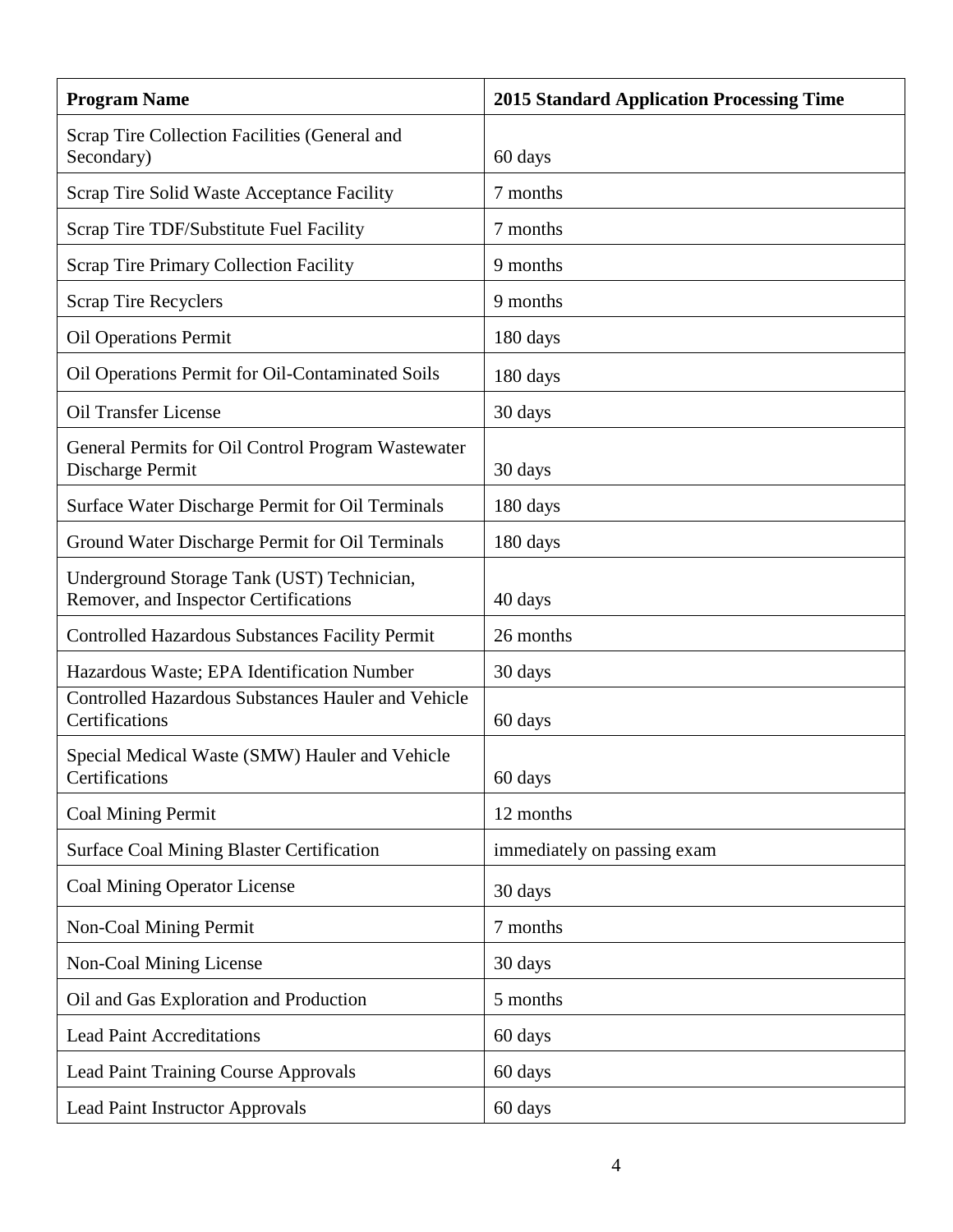| <b>Program Name</b>              | 2015 Standard Application Processing Time       |
|----------------------------------|-------------------------------------------------|
| <b>Voluntary Cleanup Program</b> | 45 days to determine if application is accepted |
|                                  | 75 days to review action plan                   |

| <b>Water Management Administration</b>                                                                 |                                                                     |
|--------------------------------------------------------------------------------------------------------|---------------------------------------------------------------------|
| General Discharge Permit Registrations (excluding<br><b>Construction Activities and Animal Feeding</b> |                                                                     |
| Operations)                                                                                            | 120 days for all general permits                                    |
| <b>Individual Permit for Wastewater Discharges</b>                                                     | 12 months for new minor surface facilities                          |
|                                                                                                        | 18 months for new surface major facilities                          |
|                                                                                                        | 24 months for renewal surface discharge facilities                  |
|                                                                                                        | 18 months for new groundwater discharge facilities                  |
|                                                                                                        | 34 months for renewal groundwater discharge<br>facilities           |
| <b>Toxic Materials Permit</b>                                                                          | 45 days                                                             |
| Water and Sewerage Construction Permit                                                                 | 3 months                                                            |
|                                                                                                        | 120 days for under 10,000 gallons per day                           |
| Water Appropriation and Use Permit                                                                     | 24 months for over 10,000 gallons per day                           |
| <b>Well Construction Permit</b>                                                                        | 30 days                                                             |
| Drinking Water Laboratory Certification                                                                | 4 months                                                            |
| Nontidal Wetlands and Waterway Construction<br>(Nontidal Wetlands and Waterways Permits)               | 10 months for minor projects                                        |
|                                                                                                        | 12 months for major projects                                        |
| <b>Tidal Wetland Licenses and Permits</b>                                                              | 90 days for minor projects                                          |
|                                                                                                        | 8 months for major projects                                         |
|                                                                                                        | 11 months for major projects with a public<br>informational hearing |
| Erosion/Sediment Control and Stormwater<br><b>Management Plan Approvals</b>                            | 6 months                                                            |
| Erosion and Sediment Control - Responsible<br><b>Personnel Certification</b>                           | 2 weeks                                                             |
| Erosion and Sediment Control - Responsible<br>Personnel Training Program Approval                      | 4 weeks                                                             |